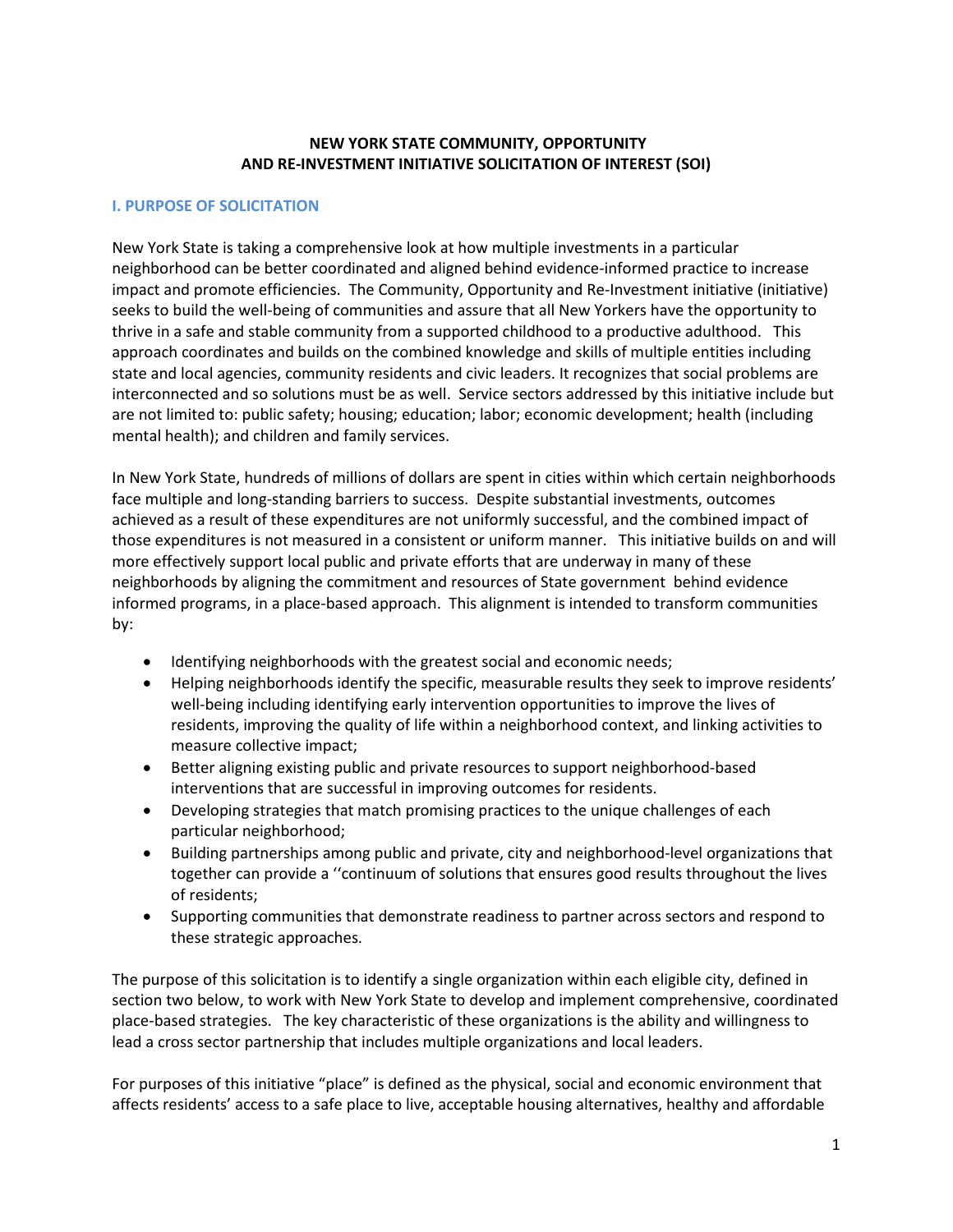food, quality health services, education and occupational skills training, jobs, transportation and other determinants of health and well being. Place may be a single neighborhood or several within a given city.

The overarching vision of this initiative is to improve the collective impact of services, supports and opportunities available at the neighborhood level in order to measurably impact the following goals and objectives:

- 1. Reduce crime and create a safe environment;
- 2. Address poverty through support for education and employment opportunities;
- 3. Produce and support a skilled workforce that has access to jobs;
- 4. Strengthen social bonds;
- 5. Improve health throughout the lifespan;
- 6. Improve educational outcomes;
- 7. Ensure equal access to necessary human services to eliminate disparities in outcomes; and
- 8. Ensure access to safe and affordable housing

While the long-term aim is to improve multiple results as part of broad neighborhood revitalization initiative, participating cities may find it useful to focus initially on several specific objectives as steps towards achieving a broader community agenda.

#### **II. ELIGIBLE CITIES AND ORGANIZATIONS**

A lead organization may be a unit of local government, a non-profit or any other entity that has demonstrated success in organizing a similar complex, multi-stage project ( including financial capability) and a track record of successful cooperation with multiple organizations**.** 

Lead organizations interested in working within one of thirteen cities listed below are invited to submit letters of interest. These cities were selected based on data showing a presence of high need census tracts and neighborhoods as measured by crime, poverty, unemployment, substandard housing, health status and educational attainment data. Neighborhoods within each of the cities listed below will be the initial focus of this intervention:

- Albany
- Binghamton
- Buffalo
- Mt. Vernon
- Newburgh
- New York City (all 5 counties/boroughs)
- Niagara Falls
- Poughkeepsie
- Rochester
- Schenectady
- Syracuse
- Troy; and
- **Utica**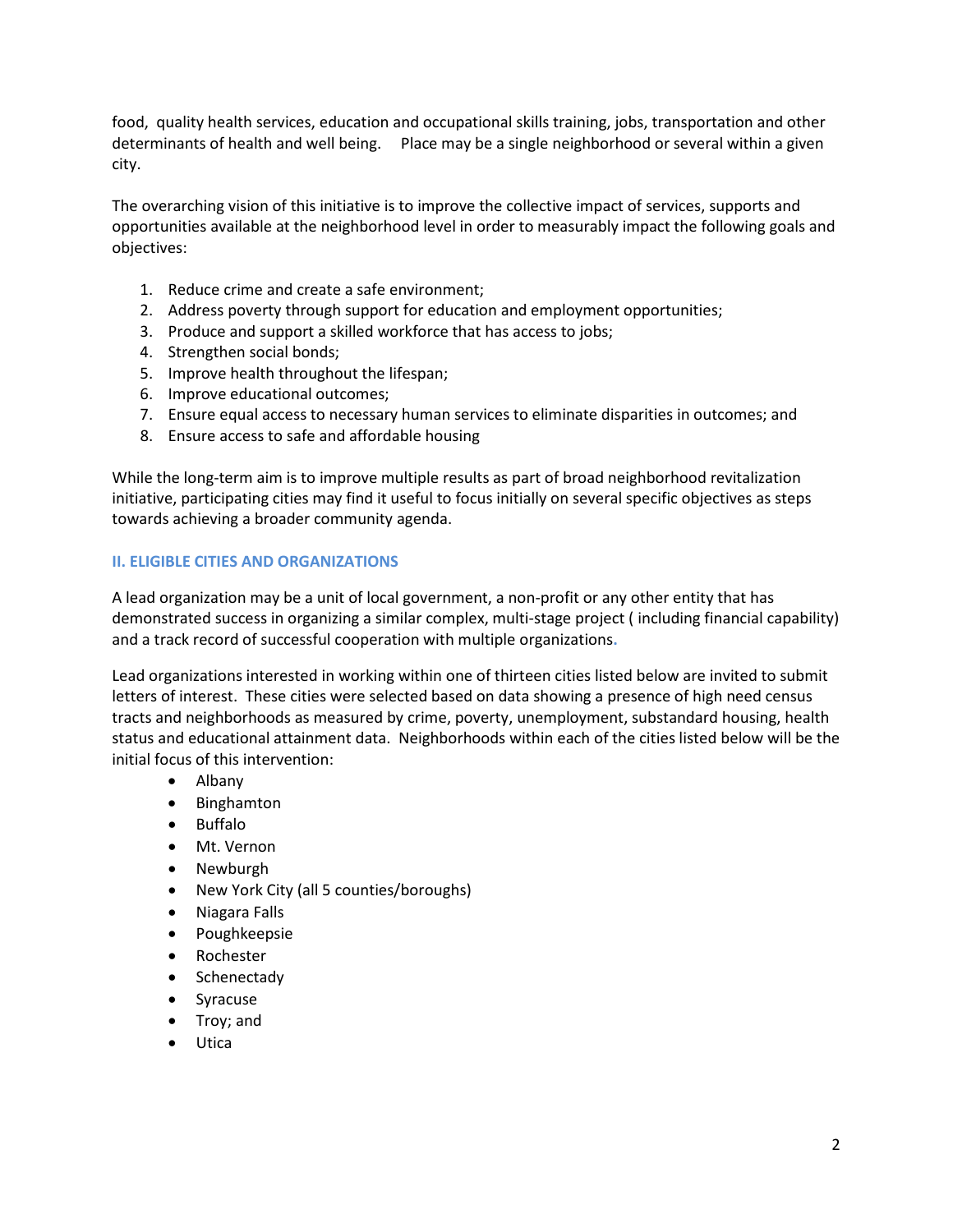#### **III. INFORMATION REQUESTED**

Organizations that wish to be considered as the leader of a cross-sector partnership are asked to describe the following (Note: We are seeking ONE letter of interest from each lead organization representing a cross-sector partnership within each eligible city):

- 1. The neighborhood(s) within the identified cities that would most benefit from a place-based approach to improving the quality of life for residents, and why. Use relevant data such as population demographics, crime statistics, unemployment, educational attainment, and housing and health outcomes to describe the objective neighborhood conditions that stimulate interest in this initiative. Provide a clear geographic boundary for the selected neighborhood. Discuss any neighborhood assets that can be built on.
- 2. Information about the potential lead organization that will represent and organize the cross-sector partnership including that organization's ability to bring together relevant partners to implement the stated objectives. The quality and capacity of organizational leadership, both individuals and collectively, will be a crucial to initiative success. Specific to the organization designated as the community lead, please explain how that organization will work as a leader and a participant in a cross-sector partnership including experience with the following:
	- $\triangleright$  Creating strategic and accountable partnerships;
	- $\triangleright$  Collecting, analyzing and using data for learning and accountability
	- $\triangleright$  Designing and implementing strategies based on the best available evidence
	- $\triangleright$  Developing financing approaches that better align and target resources to neighborhood goals and strategies;
	- $\triangleright$  Managing a community process designed to improve results for individuals, children and families
	- $\triangleright$  Working with neighborhood residents as leaders, owners and implementers of neighborhood transformation efforts;
	- $\triangleright$  Addressing policy and regulatory issues that create barriers to the delivery or receipt of services;
	- $\triangleright$  Using communications strategies to build public and political will; and
	- $\triangleright$  Building organizational and leadership capacity.
- 3. Desired Outcomes for the identified neighborhoods as follows:
	- $\triangleright$  Specific outcomes the partnership hopes to achieve through an integrated, place-based strategy, and the corresponding phases of how this plan would be implemented;
	- $\triangleright$  The proposed approach to creating an integrated continuum of solutions that brings together public and private resources to achieve the priority results at the neighborhood level;
	- $\triangleright$  How the neighborhood's residents and change leaders will be involved in the initiative to ensure that changes made are relevant, and responsive to residents over time; and
	- $\triangleright$  How the partnership expects to sustain the changes made over time, across different local administrations and leadership, to assure continuity.
- 4. The lead organization and a list of the organizations that together seek to achieve the objectives described in section one of the solicitation. Potential participants may include, but are not limited to: local elected officials; community leaders; school districts; criminal justice agencies and police;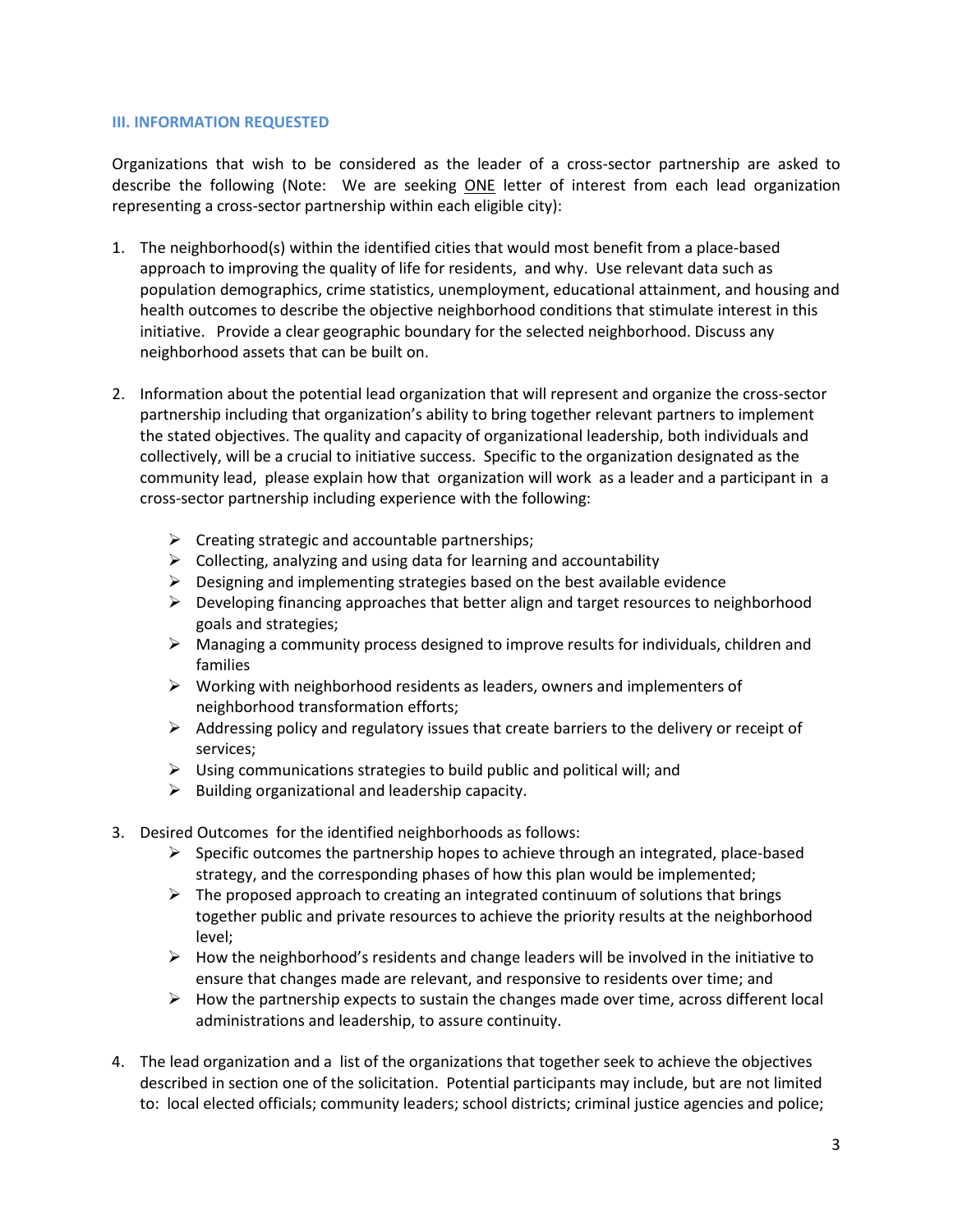housing authorities; health and human service agencies; child welfare and social services departments and nonprofit providers; the One-Stop Workforce system; community not-for-profits; businesses; local philanthropic groups; and faith-based organizations.

- 5. The capacities of the proposed members of the community-based coalition as they relate to the following: experience serving residents or otherwise addressing resident needs in the defined neighborhoods (or in similar neighborhoods) and if possible in the selected community by each of the identified organizations; experience in serving children and families, working with criminal justice agencies and offenders, addressing economic/community development, working with local health care providers, building affordable housing, improving substandard housing stock; and receiving and expending public funding subject to audit. If available, provide outcome data that shows the impact of programs(s) on individuals and families in the city and if possible in the anticipated neighborhood.
- 6. Current partnerships and connections within the city and if possible within the selected neighborhood and how these would relate to the entity that will take the lead in this initiative. Provide notable examples of community organization/mobilization efforts and innovative ways in which local organizations have created strategic partnerships and connections within the city and if possible within the proposed neighborhood.
- 7. Community and organizational experience with national place-based initiatives or philanthropic place-based investments. A number of federal place-based initiatives are in the planning or implementation process including Promise Neighborhoods, Choice Neighborhoods and the Neighborhood Revitalization Initiative ("NRI"). These models share several common elements with New York's approach, and links to further information about them are included below. Entities currently participating in one of the above programs, or any-other externally-funded place-based strategy with similar goals should describe how that involvement will complement the current proposal.
- 8. Letters of support from the organizations and/or leaders that will be part of the cross-sector partnership. A letter of support from your city's chief elected official is required; additional letters expressing support for the cross-sector partnership for the purposes of this initiative will be very helpful.

# **IV. FUTURE SUPPORT**

Participating entities representing cities and neighborhoods will receive the benefit of multiple state agencies working together to coordinate, integrate and streamline resources around local priorities and needs. Efforts will be undertaken to help align and integrate, within a neighborhood - the resources and commitment of local funders and community partners to achieve common goals and objectives. In addition, organizations evidencing interest may be provided the following supports through subsequent solicitations:

**1. Planning**: Neighborhoods may be provided assistance with local planning to achieve the neighborhood revitalization results they select, facilitated by a state-supported coordinator**.** The planning process for each neighborhood would begin with a needs assessment and evaluation of existing/ongoing neighborhood plans and priorities. A state-sponsored Community Conditions Survey ("CSS") may be completed in each neighborhood (described below). A state-supported local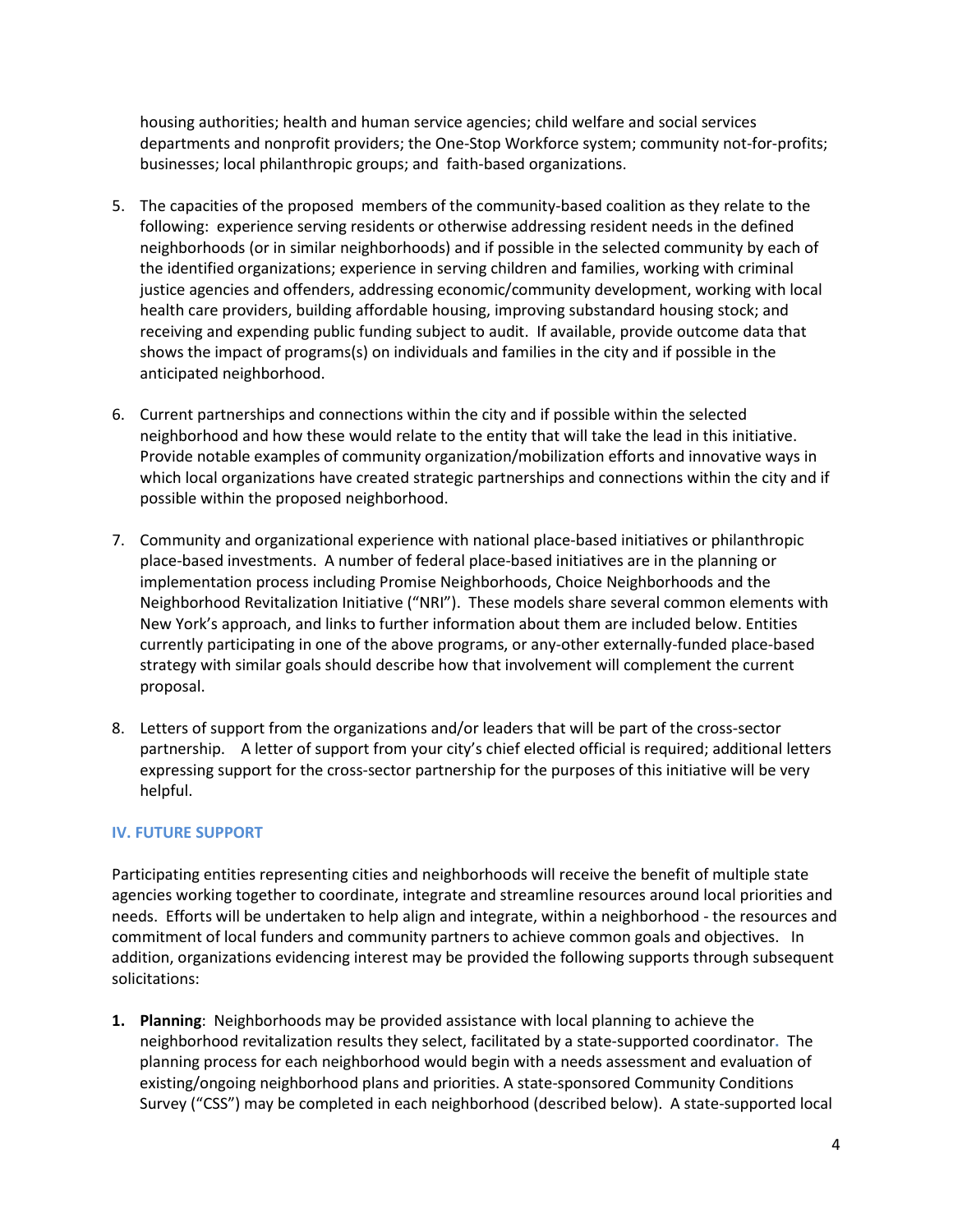coordinator may be available to work with neighborhood stakeholders to review various program models and develop a plan to best address the priority needs of the selected neighborhood.

- **2. Community Conditions Survey.** A Community Conditions Surveys (CCS) can identify infrastructure interventions that address community conditions such as crime, public health, housing, and economic development. Proper design and effective use of the built environment can lead to a reduction in the fear of and incidence of crime, and to improve a host of other community issues as well. Participating communities may receive the benefit of technical assistance to implement a CCS tailored to this project including:
	- A software program, research and evaluation association, or some combination thereof, designed to draw data from local programs and agencies to assist in better identifying unmet needs, overlapping services, and intervention points for residents to prevent future distress.
	- Coordination of State and Local resources in implementation**.** Once a community has conducted the needs assessment and possible CCS, established a clear results framework and identified the services, supports and opportunities that they want to put in place to achieve the results, assistance with development of an implement plan may be provided through a local Coordinator who will facilitate regular local meetings with the key stakeholders and serve as a liaison with a parallel State-level team to discuss barriers and facilitators to success identified in the neighborhood implementation plan. Regular local meetings will track success of the initiative and make program changes based on measurable indicators of progress.
- **3. Capacity Building Support.** This may include cross-site meetings with participating neighborhoods to share ideas and build a community of practice among local leaders as well as to connect local leaders to researchers, policymakers and networks of individuals and organizations working on place-based neighborhood revitalization strategies. Through a community of practice, participating cities and neighborhoods will share knowledge across disciplines and learn about innovative approaches that can inform their own local solutions. Support may also be available through a webbased Resource Center that provides access to tools and best practices

# **4. At the completion of this initiative:**

- Neighborhoods will have created sustainable plans to achieve desired outcomes and results.
- Neighborhoods will have greater capacity to attract and effectively use federal, state and local resources to achieve desired outcomes
- State agency resources and policies will be better aligned with neighborhood level plans and priorities.
- Outcomes will improve across sectors.

# **V. ADMINISTRATIVE GUIDANCE FOR SOI RESPONDENTS**

NOTE: This is NOT a Request for Proposals. Rather it is an invitation to furnish NYS with information regarding interest and capability to participate in this initiative.

SOI Response Format: Responses should be written in MS WORD format and should not exceed 15 pages, double spaced, and 12 point Times Roman font. The SOI should address the following categories as described in Section III of this document: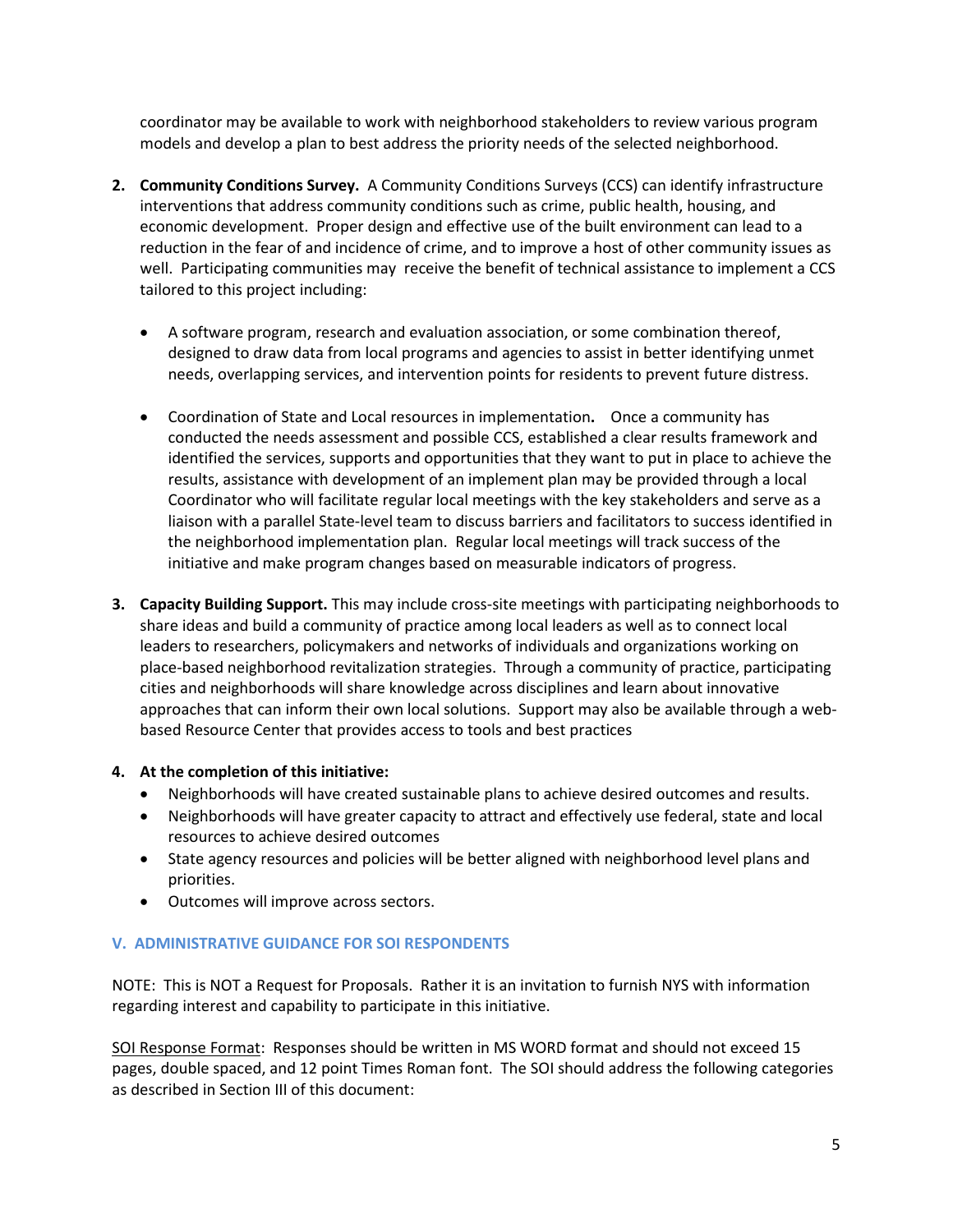- Neighborhood(s) within the identified cities you have selected for this initiative; Desired outcomes;
- The lead organization and partner organizations and agencies that will work collaboratively to achieve the outcomes;
- Existing partnerships and collaborations and how they will inform and support this initiative;
- Experience in serving the selected or similar neighborhoods;
- Information regarding the proposed lead organization;
- Experience with national placed-based initiatives or philanthropic place-based investment; and,
- Letters of support from key organizations and individuals demonstrating a local/neighborhood commitment to the project. A letter of support for the chief elected official of the selected city is required. .

SOI Response Deadline: The deadline for receiving SOI responses is 5:00 PM, Friday, October 26, 2012 via e-mail or U.S. mail to the SOI contact person noted below

SOI Response Clarification: New York State may seek additional information (clarifying or otherwise) following receipt of the SOI responses. This may be through phone discussions, meetings, correspondence, or in-person interview and may be with an individual, subset of respondents or all respondents.

SOI NOT BINDING: This SOI is not an offer or commitment and is not capable of being accepted to form a binding agreement. The SOI may be withdrawn or modified at any time, and any responses may be rejected.

SOI Preparations: The State of New York is not libel for any costs incurred in the preparation and/or production of any SOI. By submitting a SOI the respondent agrees not to make any claims for, or have any right to, damages because of any misunderstanding or misrepresentation, or because of any misinformation or lack of information. The response shall become the property of the State of New York.

SOI Contact Person: Hope Plavin NYS Department of Health, Empire State Plaza, Corning Tower, Room 1482, Albany, NY 12237 [\(hap01@health.state.ny.us\)](mailto:hap01@health.state.ny.us)

# **V. Federal Place-Based Initiatives**

Promise Neighborhoods Initiative. Promise Neighborhoods, established under the legislative authority of the Fund for the Improvement of Education Program (FIE), provides funding to support eligible entities, including (1) nonprofit organizations, which may include faith-based nonprofit organizations, (2) institutions of higher education, and (3) Indian tribes. The vision of the program is that all children and youth growing up in Promise Neighborhoods have access to great schools and strong systems of family and community support that will prepare them to attain an excellent education and successfully transition to college and a career. For more information about the federal Promise Neighborhoods Initiative go to<http://www2.ed.gov/programs/promiseneighborhoods/index.html#description>

Neighborhood Revitalization Initiative. The Obama Administration recognizes that the interconnected challenges in high-poverty neighborhoods require interconnected solutions. Struggling schools, little access to capital, high unemployment, poor housing, persistent crime, and other challenges that feed